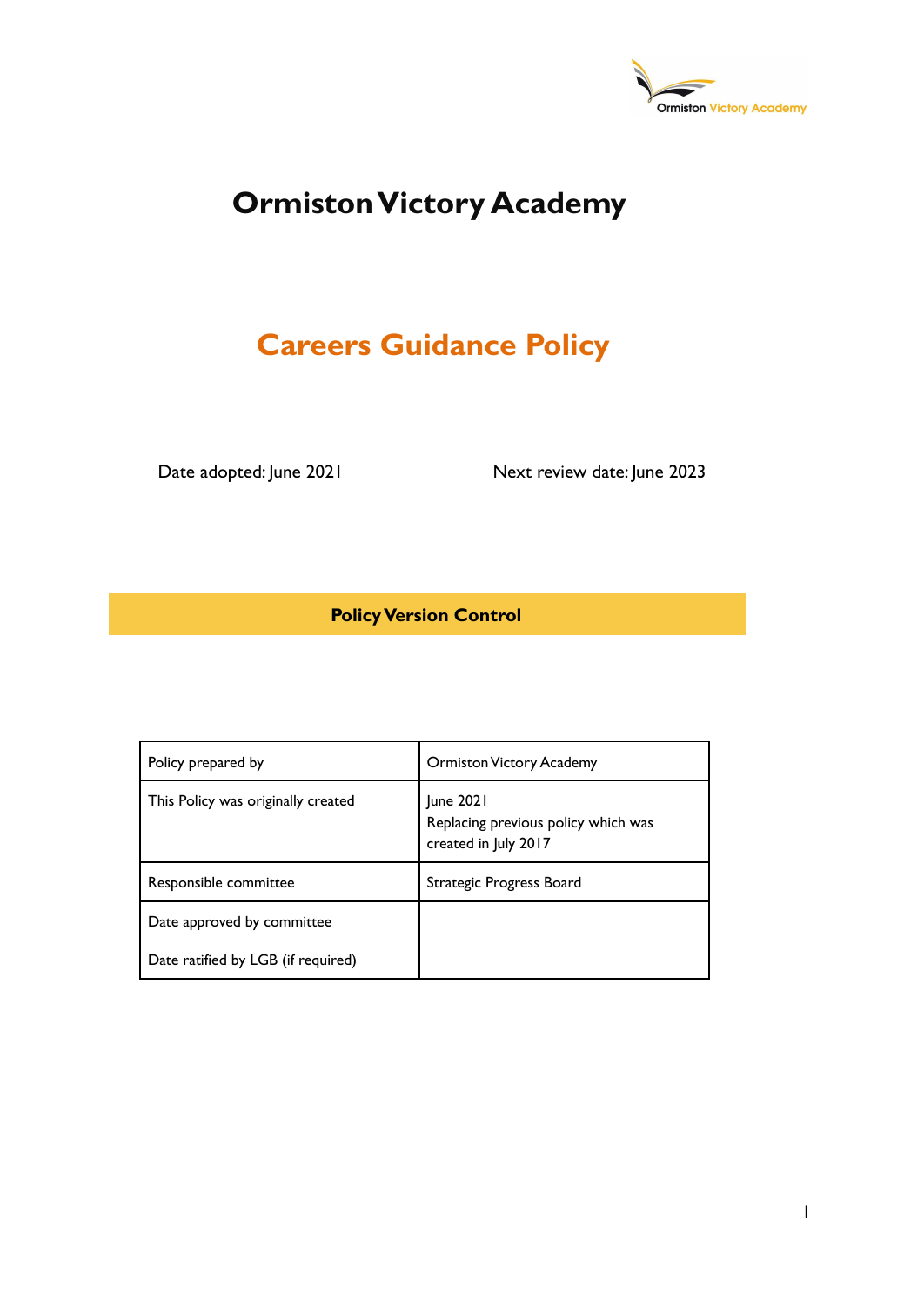

# **Introduction**

Careers Guidance makes a major contribution to preparing students for their individual pathway through learning and work.The term 'Career Guidance' includes all activities intended to assist young people in making decisions about future education, training and jobs. Students are best equipped to fulfil their potential when they understand themselves, their skills and all the opportunities available to them.

A planned careers programme supports students in learning about the different pathways available to them after they leave school and personalised advice helps students to understand their interests, how to follow a successful career path and sustain employability throughout their lives.

Ormiston Victory Academy will continue to review, monitor and evaluate our careers provision by listening to feedback from all stakeholders (students, parents/careers, staff, governors, external partners) as well as following guidance from the Department of Education, Careers and Enterprise Company, Ofsted and the Career Development Institute.

### Statutory Requirements

As set out on page 9 of the [Government's statutory](https://www.gov.uk/government/publications/careers-guidance-provision-for-young-people-in-schools) guidance, all schools must ensure that:

- pupils are provided with independent careers guidance from year 8 to year 11;
- there is an opportunity for a range of education and training providers to access all pupils in year 8 to year 11 for the purpose of informing them about approved technical education qualifications or apprenticeships;
- they publish a policy statement setting out their arrangements for provider
- access and ensure that it is followed:
- the Gatsby Benchmarks are used to improve careers provision, meeting them by the end of 2020;
- every young person has seven encounters with employers at least one each year from year 7 to year 11. Some of these encounters should be with STEM employers;
- a named person is appointed to the role of Careers Leader to lead the careers programme;
- details of their careers programme for young people and their parents are published on their website.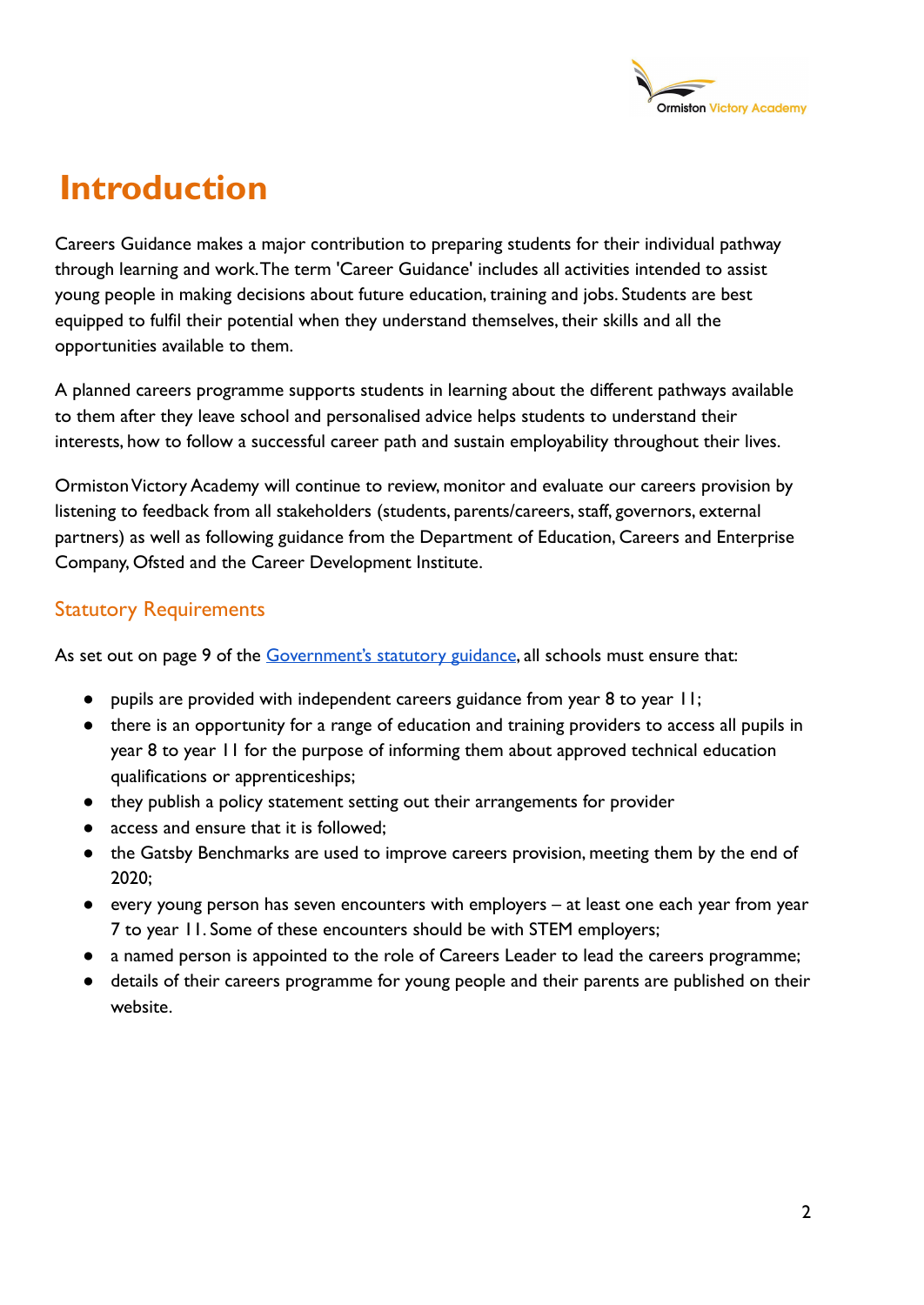

# GB 1 – A Planned Careers Programme

### Careers Team

Careers Leaders are responsible and accountable for the delivery of their school's programme of career advice and guidance. Careers leadership involves: planning, implementing and quality assuring a careers programme for the school; managing the delivery of career guidance; networking with external partners, including employers; coordinating the contributions of staff.

Careers Leaders are also responsible for ensuring that the careers programme continuously improves and that it delivers the kinds of impacts that are needed for young people.This means paying careful attention to feedback from all stakeholders and to the destinations of pupils.

Our named Careers Leader at Ormiston Victory Academy is Mr Robert Arger who has completed the CEC-funded Careers Leaders course, accredited to Level 6 in Careers Leadership.

Careers is overseen at Senior Leadership level by Mrs Orla Ballentine, the Vice Principal for Quality of Education who manages the Careers Leader and the Assistant Principals for Curriculum, Key Stage 3, Outcomes and Sixth Form.

### **Communications**

Ormiston Victory Academy will publish its career programme on the website and the information will be reviewed annually.

The Careers Team will ensure effective communication is maintained with students, staff, parents and carers through the use of e-mail, staff meeting agendas, briefings/assemblies, newsletters and social media.

#### Review and Evaluation

Ormiston Victory Academy is a member of New Anglia LEP Careers Hub and will complete the Career and Enterprise Company's Compass Evaluation tool termly, to assess the performance of the careers programme against the Gatsby Benchmarks.

Ormiston Victory Academy achieved the Prospects Quality Award in December 2018 (valid until December 2021) and will renew this every three years.

The Careers Team will report annually to governors on the achievements and next steps for the careers programme, as well as progress towards the Quality Award.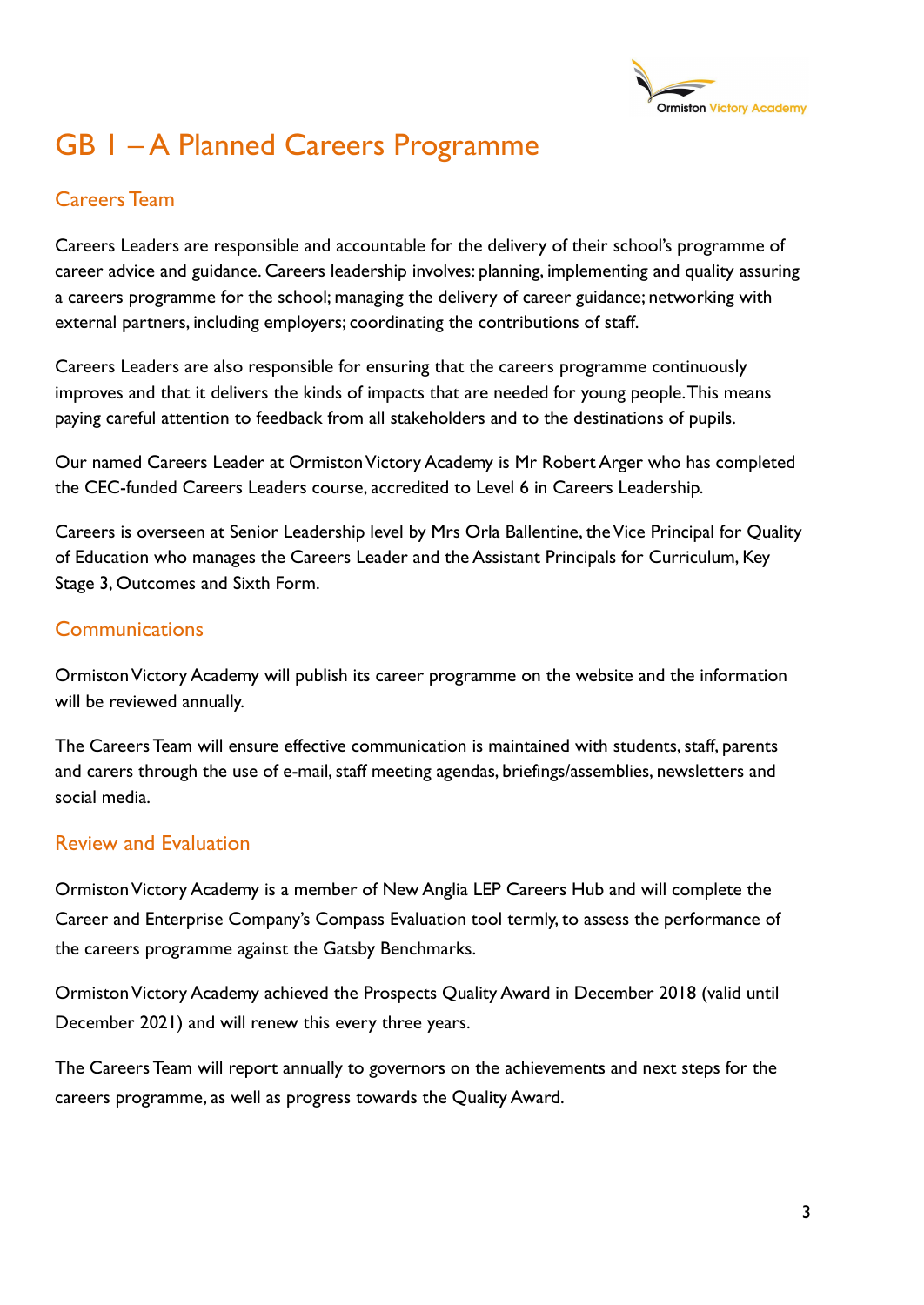

# GB 2 – Learning from Career and Labour Market Information

Career and Labour Market Information (LMI) includes information on:

- skills, career pathways and progression routes in the
- local labour market
- job applications and interviews
- educational institutions, courses, qualifications, entry
- requirements and costs
- professional bodies
- employment sectors, employers, jobs, salaries and
- employment trends
- jobs, training and apprenticeships
- job demands and working life
- financial planning

The Careers Team will ensure effective labour market information is communicated to students, staff, parents and carers through the use of displays, e-mail, staff meeting agendas, briefings/assemblies, newsletters and social media.

By the age of 14, all students should have accessed and used information about career paths and the labour market to inform their own decisions on study options.

Parents and carers will be encouraged to access and use information about labour markets and future study options to inform their support to their children.

# GB 3 – Addressing the needs of each pupil

The Careers team will have a clear oversight of students' career needs, knowledge, and skills at each stage of their learner journey.

Every academic year students will be asked to complete electronic surveys on their Career Profiles, including information on:

- Industries they are interested in working in (1st, 2nd, 3rd choices)
- Desired future job role (if known)
- Favourite school subjects (1st, 2nd choice)
- The top skills that they have
- Skills they would like to develop
- Whether they aspire to go to university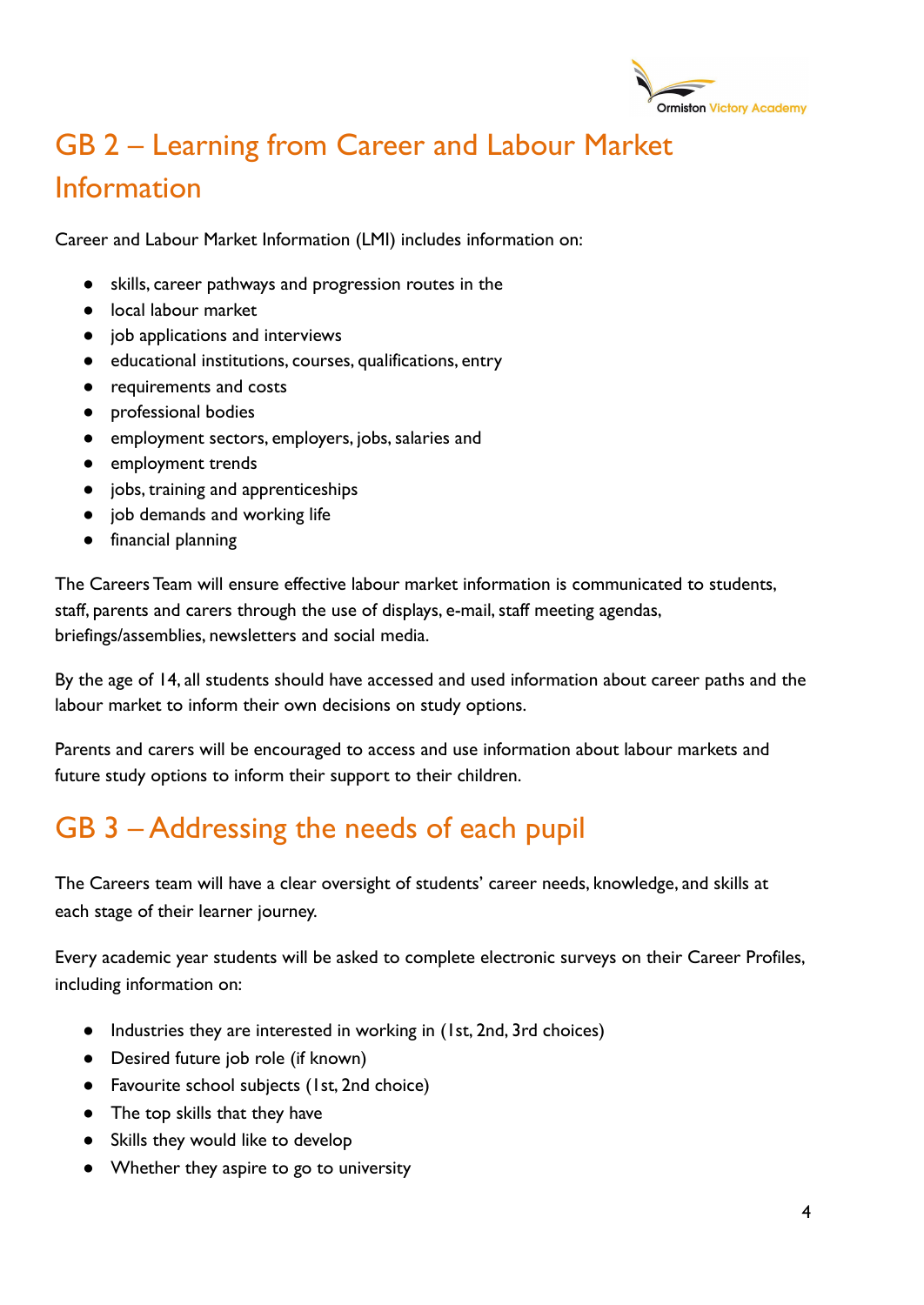

- Extra-curricular activities they take part in
- Any support they would to enable them to achieve their career goal

The Careers team will ensure tailored support for students by tracking:

- Personal guidance
- Educational visits attended
- Working lunches attended
- Post-16 destinations
- Post-18 destinations

Opportunities for advice and support will be tailored to the needs of each student. Our careers programme will actively seek to challenge stereotypical thinking and raise aspirations.

# GB 4 – Linking Curriculum Learning to Careers

## Cross-Curricular

Throughout the curriculum, teachers will find creative and engaging ways to embed career related learning within their subjects. Opportunities for Careers and Enrichment will be identified in schemes of learning across all subjects.

Cross curricular audits will use nationally recognised frameworks including the CDI to support career development.

### PSHE+R

#### **Year 7**

Careers is embedded within the PSHE+R programme that takes place with the student's form tutor. Students have one hour of PSHE+R per week and one of their half-termly modules is an introduction to careers. Students look at their achievements, personal qualities and develop targets based on these whilst thinking about how they may link to a future career. See the Scheme of Learning [here](https://docs.google.com/document/d/14_BSmLEteN2gxpUiBkU-VcHnj1FMxYSB/edit) for more information.

#### **Year 8**

Careers is embedded within the PSHE+R programme that takes place with the child's form tutor. Students have one hour of PSHE+R per week and one of their half-termly modules will be on transferable skills. Students will gain an understanding of how the skills they are learning now can transfer into employment and know how to set SMART targets.They will look at skills such as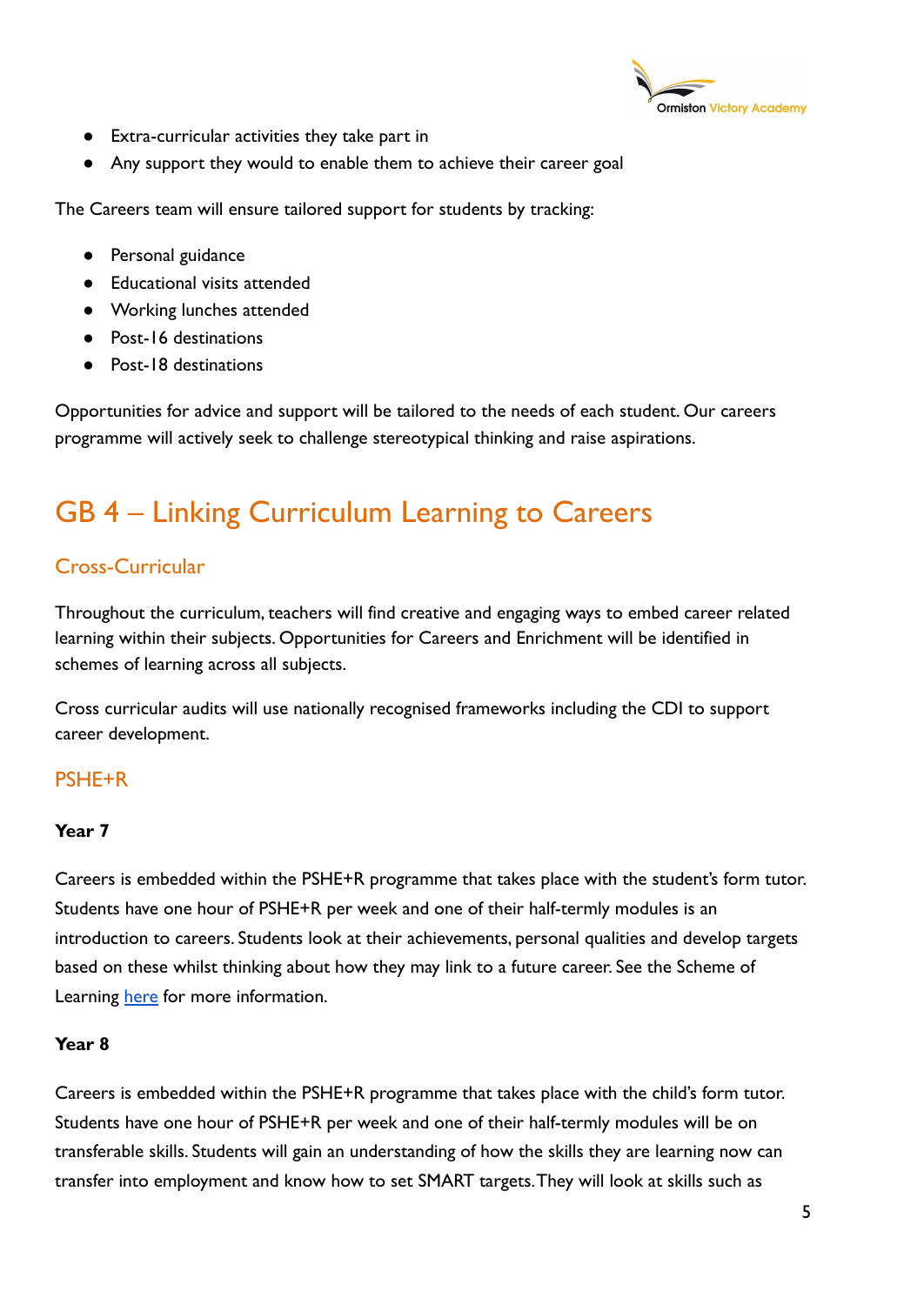

problem solving and adaptability and practice these.At the end of the careers unit students will complete a social action project applying some of the skills discussed. See the Scheme of Learning [here](https://docs.google.com/document/d/1YLJysgJZD6wNjg3WLcSNXsa4IGfchvkG/edit) for more information.

#### **Year 9**

Careers is embedded within the PSHE+R programme that takes place with the child's form tutor. Students have one hour of PSHE+R per week and one of their half-termly modules will be on understanding personal qualities and how these link to certain careers. Students will write a personal statement and look at the best sources of information. See the Scheme of Learning [here](https://docs.google.com/document/d/1kWjG0bLH8cLh-hy6KrpH7t3EkymZ_cje/edit?usp=drive_web&ouid=107267439547617261856&rtpof=true) for more information.

#### **Year 10**

Careers is embedded within the PSHE+R programme that takes place with the child's form tutor. Students have one hour of PSHE+R per week and one of their half-termly modules will be on writing CVs and cover letters. Students will also consider online identity and the importance of work experience. See the Scheme of Learning [here](https://docs.google.com/document/d/1G4dyugb1O9WFRg9HF4lxqy1KBcsHp2p6/edit) for more information.

#### **Year 11**

Careers is embedded within the PSHE+R programme that takes place with the child's PE teacher. Students have one hour of PSHE+R per week and one of their half-termly modules will be on post-16 options, applications and interview skills. Students will also build on their CVs from Year 10. See the Scheme of Learning [here](https://docs.google.com/document/d/1_r2xj3jkHj1lSPMWJP6mD-HCmUbIC--7/edit) for more information.

#### **Post 16**

The sixth form team support careers development by offering a programme of workshops, guest speakers and supporting applications for university and employment. Sessions are delivered to students on apprenticeships, university, student finance and the UCAS application process.

## GB 5 – Encounters with Employers and Employees

Every student should have multiple opportunities to learn from employers about work, employment and the skills that are valued in the workplace.

This will be offered through a range of enrichment activities including visiting speakers, virtual working lunches, mentoring and enterprise schemes.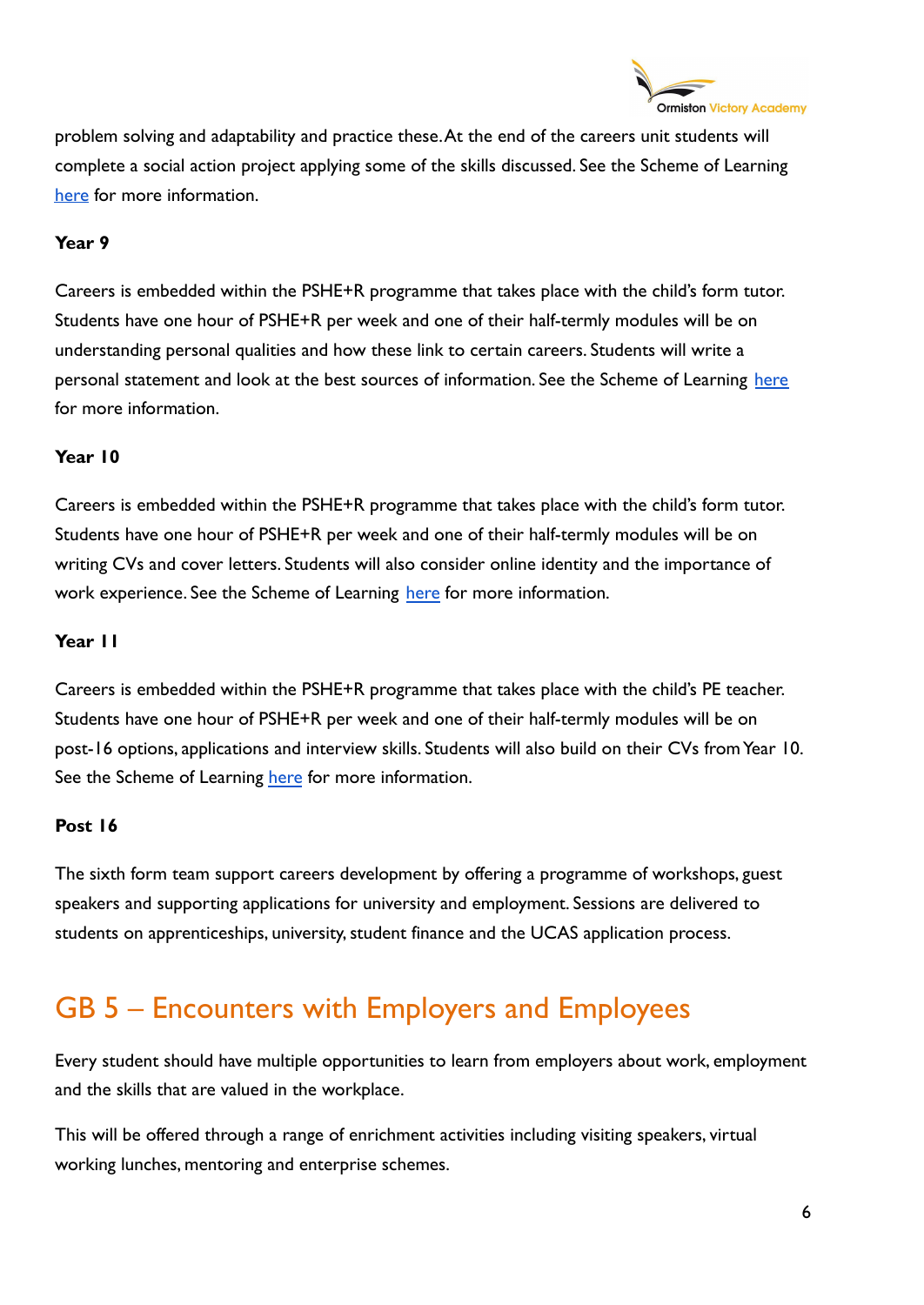

Every year, from the age of 11, students should participate in at least one meaningful encounter with an employer.

# GB 6 - Experiences of Workplace

Every student should have first-hand experiences of the workplace through work visits, work shadowing and/or work experience to help their exploration of career opportunities, and expand their networks. By the age of 16, every student should have had at least one experience of a workplace, in addition to any part-time jobs they may have.

By the age of 18, every student should have had one further such experience, additional to any part time jobs they may have.

## GB 7 – Encounters with Further and Higher Education

Ormiston Victory Academy will work closely with the Outreach Officer the University of East Anglia to promote encounters with higher education.The University has identified Ormiston Victory Academy as a "Category A" school which provides us with the maximum possible amount of opportunities.

Ormiston Victory Academy will also partner with the Network of East Anglian Collaborative Outreach (NEACO) and work closely with the Higher Education Champion.

The academy also is working in partnership with INTOUniversity from May 2021. INTO University will be providing targeted support for selected students in each year group over a 5 year programme.

## GB 8 – Personal Guidance

Every student will be given the opportunity to have a guidance interview with a professional Careers Adviser, who holds a careers qualification at level 6 or higher and subscribes to the CDI Code of Ethics.

Careers guidance activities include:

● Listening to students' initial ideas, qualifications, skills, experiences, circumstances and life aims